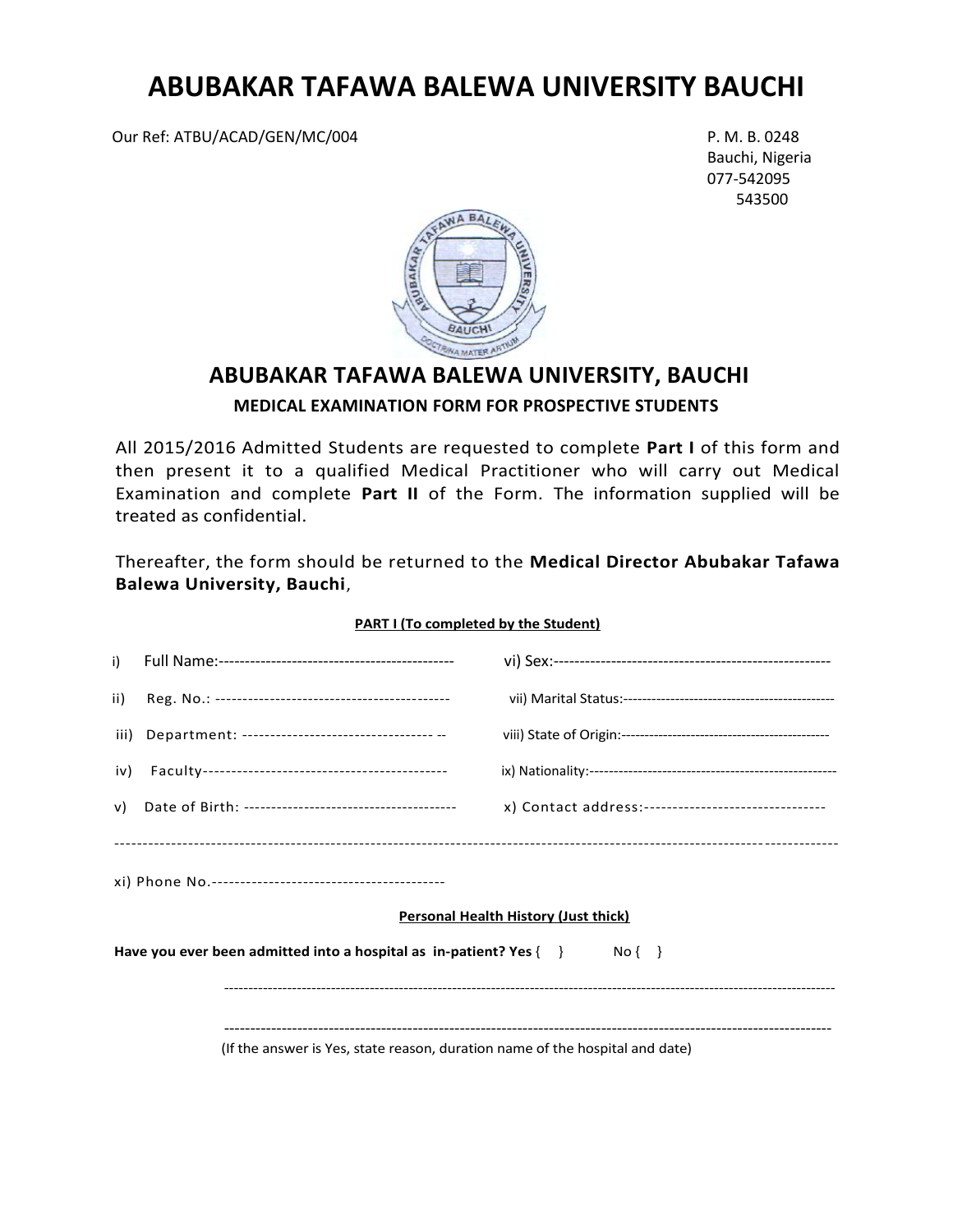#### **Are you suffering from any of the following:**

| Tuberculosis     | Yes $\{\}$ No $\{\}$              | Epilepsy          | Yes $\{\}$ | $N \circ \{ \}$                                    |
|------------------|-----------------------------------|-------------------|------------|----------------------------------------------------|
| Hypertension     | Yes $\{\}$<br>$N \circ \{\quad\}$ | Peptic Ulcer      | Yes $\{\}$ | $No \left\{ \begin{array}{c} \end{array} \right\}$ |
| Pile             | Yes $\{\}$ No $\{\}$              | <b>Diabetis</b>   | Yes {      | $No \left\{\begin{array}{c} \end{array}\right\}$   |
| Diarrhea         | Yes $\{\}$ No $\{\}$              | Gonorrhea         | Yes $\{\}$ | $N \circ \{ \}$                                    |
| <b>Hepatitis</b> | Yes $\{\}$ No $\{\}$              | Any other disease | Yes {      | $N \circ \{ \}$                                    |

#### **Have you been immunized in any of the following:**

| Cerebrospinal Meningitis (CSM) |                                                      |
|--------------------------------|------------------------------------------------------|
| Tetanus                        | Yes { } No { } Date:-------------------------------- |
| <b>Yellow Fever</b>            |                                                      |
| <b>Hepatitis</b>               |                                                      |

#### **Give further details of your health history not covered by above questions**:

------------------------------------------------------------------------------------------------------------------------------------------

#### ------------------------------------------------------------------------------------------------------------------------------------------ **PART II (To be completed by the Doctor)**

#### **VISUAL AQUITY**

#### **HEARING CIRCULATORY SYSTEM** Left:----------------------------------- Heart Sound:------------------------------------

Right:--------------------------------- Pulse----------------------------------------------

**RESPIRATORY SYSTEM ABDOMEN**

Height------------------------Metres Weight:----------------------Kilogrammes

Without glasses R. 6/6:--------------------------------------------

| $\overline{a}$ |
|----------------|

| <b>Dulco</b> |  |  |
|--------------|--|--|

Condition of Ear drums:---------- Blood pressure:--------------------------------

Liver:----------------------------------------------

| Spleen: |
|---------|
|---------|

Hernia:-------------------------------------------